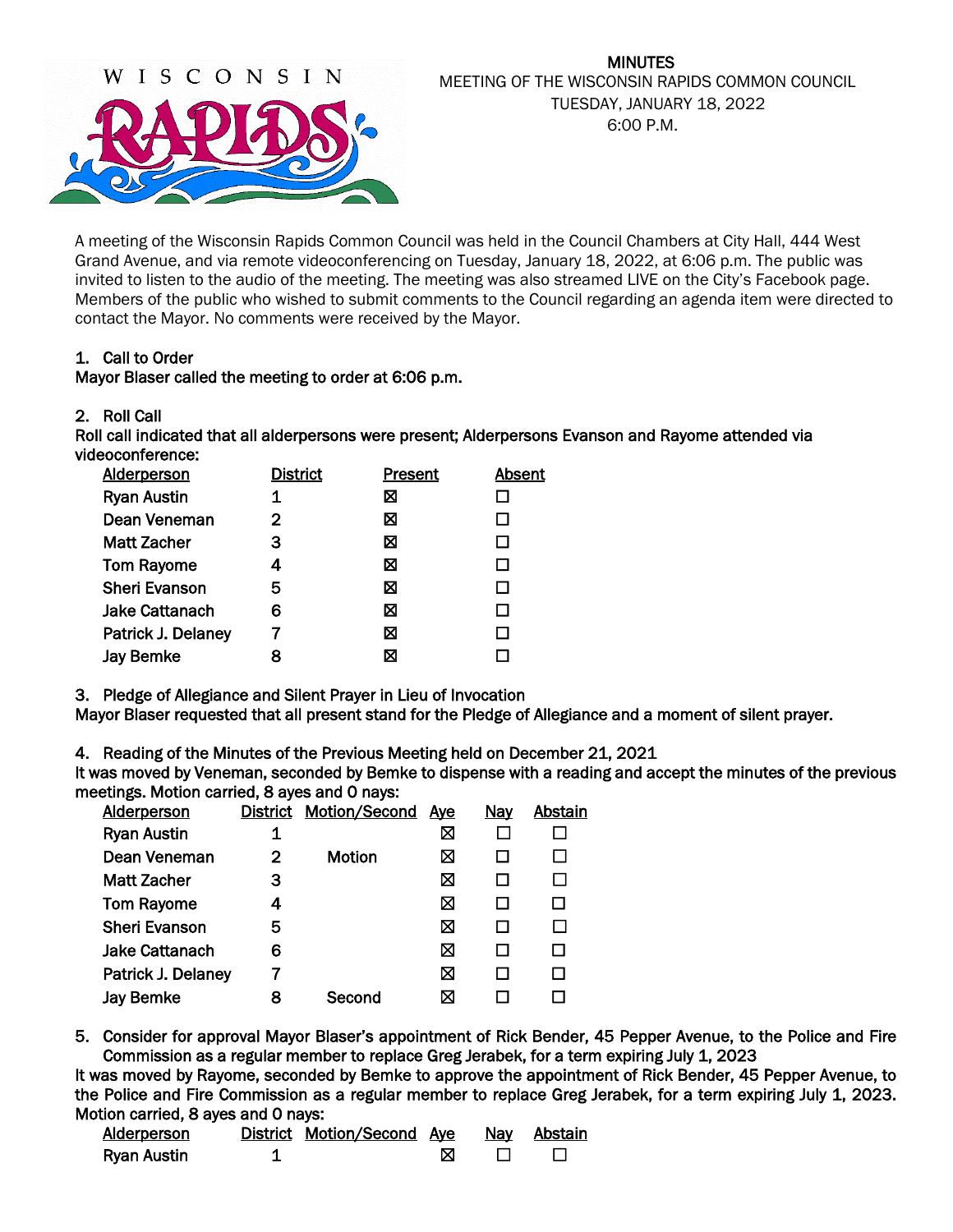| Dean Veneman          |   |               |   |  |
|-----------------------|---|---------------|---|--|
| <b>Matt Zacher</b>    | З |               | ⊠ |  |
| <b>Tom Rayome</b>     |   | <b>Motion</b> | ⊠ |  |
| <b>Sheri Evanson</b>  | 5 |               | ⋈ |  |
| <b>Jake Cattanach</b> | 6 |               | ⋈ |  |
| Patrick J. Delaney    |   |               | ⊠ |  |
| <b>Jay Bemke</b>      | 8 | Second        |   |  |
|                       |   |               |   |  |

6. Consider a Resolution Declaring World Migratory Bird Day in the City of Wisconsin Rapids It was moved by Cattanach, seconded by Veneman to approve a Resolution Declaring World Migratory Bird Day in the City of Wisconsin Rapids. Motion carried, 8 ayes and 0 nays. Resolution No. 1 (2022)

| Alderperson           |   | District Motion/Second | <u>Aye</u> | Nay | Abstain |
|-----------------------|---|------------------------|------------|-----|---------|
| <b>Ryan Austin</b>    | 1 |                        | ⊠          |     |         |
| Dean Veneman          | 2 | Second                 | ⊠          |     |         |
| <b>Matt Zacher</b>    | 3 |                        | ⊠          |     |         |
| <b>Tom Rayome</b>     | 4 |                        | ⊠          |     |         |
| <b>Sheri Evanson</b>  | 5 |                        | ⊠          |     |         |
| <b>Jake Cattanach</b> | 6 | <b>Motion</b>          | ⊠          |     |         |
| Patrick J. Delaney    |   |                        | ⊠          |     |         |
| <b>Jay Bemke</b>      | 8 |                        | ⊠          |     |         |
|                       |   |                        |            |     |         |

## 7. Consider for Adoption the Actions of the Planning Commission at its meeting held on January 3, 2022:

Date of Meeting: January 3, 2022

Reported to Council: January 18, 2022

The Planning Commission met at 4:00 p.m. on January 3, 2022, in the City Hall Council Chambers and via remote audioconferencing. Members present included Chairperson Shane Blaser, Susan Feith, Ben Goodreau, Lee Thao, Eric Daven, and attending via Zoom was Ryan Austin. Shane Burkart was absent. Also at the meeting were Associate Planner Carrie Edmondson, Alderperson Patrick Delaney, Norman Paul, Earl Haefs, Kurt and Connie Saylor, Rose Schultz, and Chris Jackson. Community Development Director Kyle Kearns attended remotely.

The meeting was called to order at 4:04 p.m.

1. Approval of the report from the December 6, 2021, Plan Commission meeting

The report was not included in the January 3, 2022, Plan Commission packet and approval was postponed for February's meeting.

2. Vandewalle & Associates – Wisconsin Rapids Recovery & Redevelopment Plan Update

Kyle Kearns provided an progress update for the Wisconsin Rapids Recovery and Redevelopment Plan, and referenced the consultant memo (attached).

3. PLAN-21-1258; Community Development Department - Public hearing and action on a request for an amendment to the City's Comprehensive Plan, specifically map 7-2 Future Land Use Map, to classify 8 parcels, identified below, from a Residential classification to a Commercial or Mixed-Use land use classification: 1210 River Run Drive (Parcel ID 34-11865), 1310 River Run Drive (Parcel ID 34-11867), 1211 Parkwood Drive (Parcel ID 34-11868), 1221 Parkwood Drive (Parcel ID 34-11869), 1220 Parkwood Drive (Parcel ID 34-11870), 1210 Parkwood Drive (Parcel ID 34-11871), 1350 River Run Drive (Parcel ID 34-11875), and an unaddressed parcel on 16th Street South (Parcel ID 34-11880).

Carrie Edmondson provided a synopsis of the proposed changes to the City's Comprehensive Plan and zoning changes, including the items in PLAN-21-1258 and PLAN-21-1259.

Public hearing opened at 4:22 p.m.

Speaking in favor: Connie Saylor spoke in favor on behalf of the Animal Medical and Surgical Clinic as did Rose Schutz, representing the architect for a building project at the Animal Medical and Surgical Clinic.

Speaking against: none

Public hearing closed at 4:25 p.m.

Norman Paul of Lily Lane had questions about tax implications from the proposed changes and Alderperson Patrick Delaney questioned the effect of State Licensing at the Assisted Living facility, to which Kyle Kearns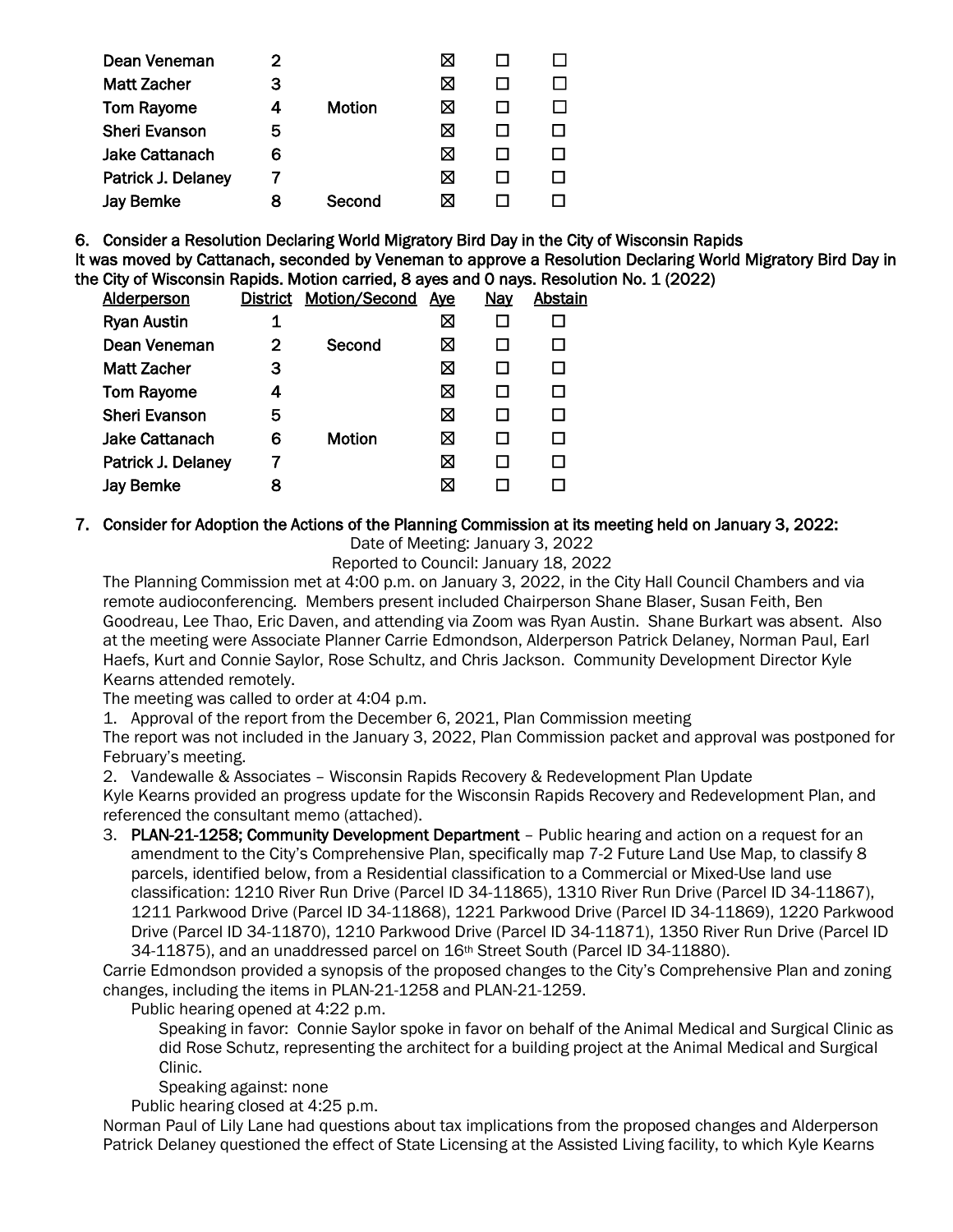responded. Susan Feith expressed concerns regarding how signage, setbacks, building heights, and animal activities might be impacted. Mr. Kearns referred to the Use Table and other standards from the Zoning Code to address these issues.

Motion by Blaser to approve PLAN-21-1258, a request for an amendment to the City's Comprehensive Plan, specifically map 7-2 Future Land Use Map, to classify 8 parcels, identified below, from a Residential classification to a Mixed Use land use classification: 1210 River Run Drive (Parcel ID 34-11865), 1310 River Run Drive (Parcel ID 34-11867), 1211 Parkwood Drive (Parcel ID 34-11868), 1221 Parkwood Drive (Parcel ID 34-11869), 1220 Parkwood Drive (Parcel ID 34-11870), 1210 Parkwood Drive (Parcel ID 34-11871), 1350 River Run Drive (Parcel ID 34-11875), and an unaddressed parcel on 16th Street South (Parcel ID 34-11880); second by Goodreau. Motion carried (6 - 0) Ordinance No. MC 1300

4. PLAN-21-1259; Community Development Department – Public hearing and action on a request for a zoning map amendment to rezone 7 parcels, identified below, from R-2 Mixed Residential District to B-3 Neighborhood Commercial District: 1210 River Run Drive (Parcel ID 34-11865), 1310 River Run Drive (Parcel ID 34-11867), 1211 Parkwood Drive (Parcel ID 34-11868), 1221 Parkwood Drive (Parcel ID 34- 11869), 1220 Parkwood Drive (Parcel ID 34-11870), 1210 Parkwood Drive (Parcel ID 34-11871), and 1350 River Run Drive (Parcel ID 34-11876).

Public hearing opened at 4:37 p.m.

Speaking in favor: Connie Saylor Speaking against: none

Public hearing closed at 4:38 p.m.

Motion by Daven to approve PLAN-21-1259, a request for a zoning map amendment to rezone 7 parcels, identified below, from R-2 Mixed Residential District to B-3 Neighborhood Commercial District: 1210 River Run Drive (Parcel ID 34-11865), 1310 River Run Drive (Parcel ID 34-11867), 1211 Parkwood Drive (Parcel ID 34-11868), 1221 Parkwood Drive (Parcel ID 34-11869), 1220 Parkwood Drive (Parcel ID 34-11870), 1210 Parkwood Drive (Parcel ID 34-11871), and 1350 River Run Drive (Parcel ID 34-11876); second by Goodreau. Motion carried (6 – 0) Ordinance No. MC 1301

5. PLAN-21-1259; Community Development Department – Public hearing and action on a request for a zoning map amendment to rezone an unaddressed parcel on 16<sup>th</sup> Street South (Parcel ID 34-11880) from R-3 Multi-family Medium Density Residential District to B-3 Neighborhood Commercial District. Public hearing opened at 4:40 p.m.

Speaking in favor: none

Speaking against: none Public hearing closed at 4:40 p.m.

Motion by Austin to approve PLAN-21-1259, a request for a zoning map amendment to rezone an unaddressed parcel on 16th Street South (Parcel ID 34-11880) from R-3 Multi-family Medium Density Residential District to B-3 Neighborhood Commercial District; second by Daven. Motion carried (6 – 0)

6. PLAN-21-1260; Community Development Department – Action on a request for an amendment to the City's Municipal Code, Chapter 46 – Sign Code, to increase sign height allowance within the Institutional (I-1) Zoning District.

Carrie Edmondson shared an analysis for sign height maximums in various zoning districts, recommending the changes noted in the table provided in the staff report.

Commissioners questioned the impact of the changes for adjacent properties, to which staff responded. Motion by Goodreau to approve Plan-21-1260, a request for an amendment to the City's Municipal Code, Chapter 46 – Sign Code, to increase the ground sign height allowance to ten feet maximum within the Institutional (I-1) Zoning District; second by Austin. Motion carried (6 – 0)

7. PLAN-21-1261; Community Development Department - Action on a request for an amendment to the City's Municipal Code, Chapter 46 – Sign Code, to increase sign size allowance within the Mixed-Use Commercial (B-5) Zoning District.

Carrie Edmondson provided a summary of the findings and recommended the changes as outlined in the staff report.

Motion by Feith to approve PLAN-21-1261, a request for an amendment to the City's Municipal Code, Chapter 46 – Sign Code, to increase sign size allowance within the I Mixed-Use Commercial (B-5) Zoning District; second by Daven. Motion carried (6 - 0) Ordinance No. MC 1302

### 8. Adjourn

Motion by Thao to adjourn; second by Blaser. Motion carried (6 – 0). Meeting adjourned at 5:01 p.m.

It was moved by Austin, seconded by Zacher to approve and adopt the actions of the Committee. Rayome requested that item #6 be held out. Mayor Blaser asked for unanimous consent to amend the motion to hold out item #6 for separate vote. No objection was made, and the motion was so amended. Motion to approve and adopt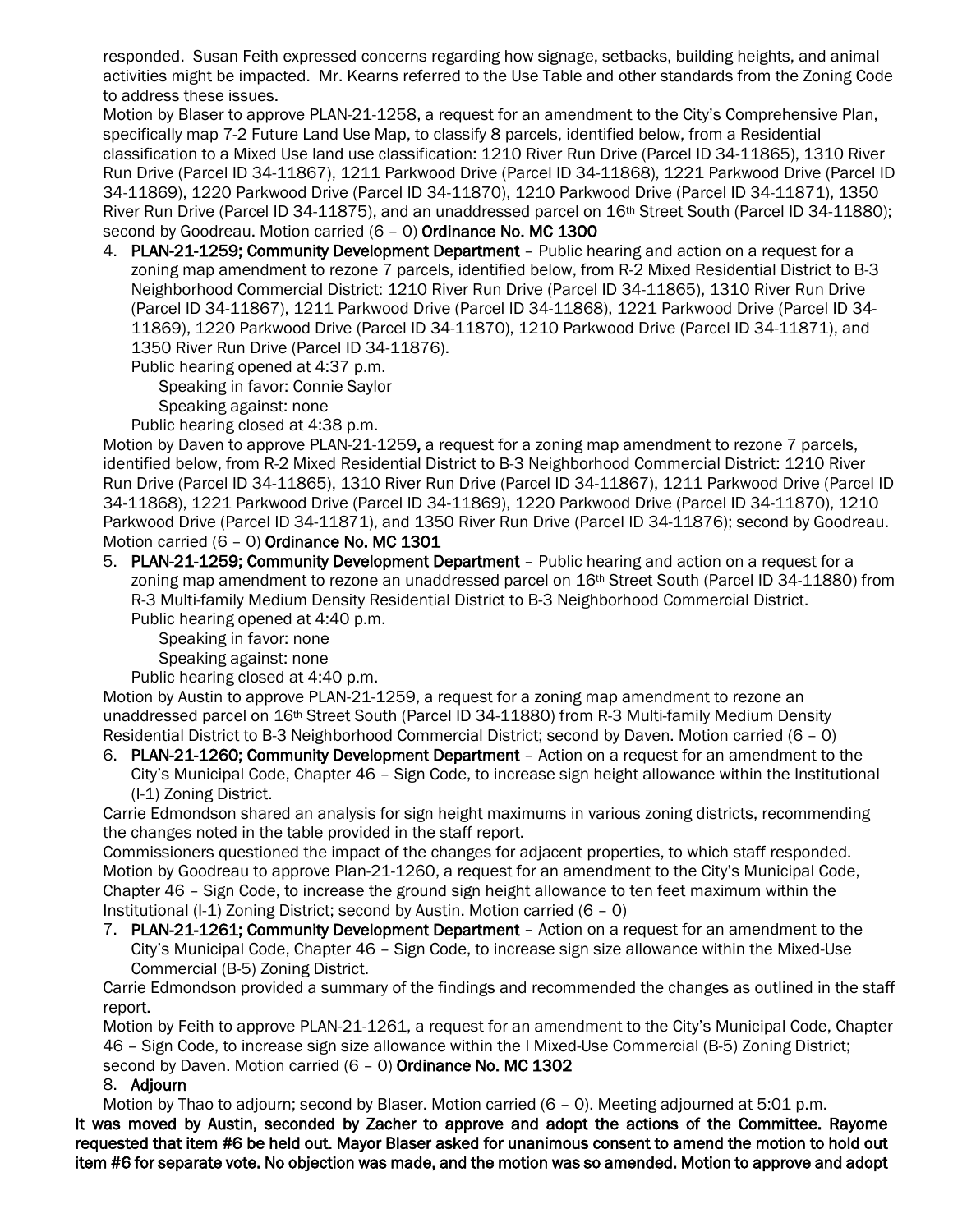| the balance of the report carried, 8 ayes and 0 nays: |                 |                      |            |            |         |
|-------------------------------------------------------|-----------------|----------------------|------------|------------|---------|
| <b>Alderperson</b>                                    | <b>District</b> | <b>Motion/Second</b> | <u>Aye</u> | <u>Nay</u> | Abstain |
| <b>Ryan Austin</b>                                    |                 | Motion               | ⊠          |            |         |
| Dean Veneman                                          | 2               |                      | ⊠          |            |         |
| Matt Zacher                                           | 3               | Second               | ⊠          |            |         |
| <b>Tom Rayome</b>                                     | 4               |                      | ⊠          |            |         |
| <b>Sheri Evanson</b>                                  | 5               |                      | ⊠          |            |         |
| Jake Cattanach                                        | 6               |                      | ⊠          |            |         |
| Patrick J. Delaney                                    |                 |                      | ⊠          |            |         |
| <b>Jay Bemke</b>                                      | 8               |                      | ⊠          |            |         |
|                                                       |                 |                      |            |            |         |

Regarding item #6, it was moved by Veneman, seconded by Austin to approve the item as presented. Rayome requested that the motion be amended to allow a variance within the Institutional (I-1) Zoning District for a sign height of 10 feet, as long as the sign is not within 100 feet of a residential building. Mayor Blaser asked for unanimous consent to amend the motion. Delaney and Zacher objected, and the motion was not amended.

It was moved by Cattanach, seconded by Veneman to amend the motion to allow a variance within the Institutional (I-1) Zoning District for a sign height of 10 feet, as long as the sign is not within 100 feet of a residential building. Motion carried, 8 ayes and 0 nays, and the motion was so amended:

| <b>Alderperson</b>    |   | District Motion/Second | <u>Aye</u> | Nay | Abstain |
|-----------------------|---|------------------------|------------|-----|---------|
| <b>Ryan Austin</b>    | 1 |                        | ⊠          |     |         |
| Dean Veneman          | 2 | Second                 | ⊠          |     |         |
| <b>Matt Zacher</b>    | 3 |                        | ⊠          |     |         |
| <b>Tom Rayome</b>     | 4 |                        | ⊠          |     |         |
| <b>Sheri Evanson</b>  | 5 |                        | ⊠          |     |         |
| <b>Jake Cattanach</b> | 6 | <b>Motion</b>          | ⊠          |     |         |
| Patrick J. Delaney    |   |                        | ⊠          |     |         |
| <b>Jay Bemke</b>      |   |                        | ⊠          |     |         |
|                       |   |                        |            |     |         |

A vote was taken on the amended motion allowing a variance within the Institutional (I-1) Zoning District for a sign height of 10 feet, as long as the sign is not within 100 feet of a residential building. Motion carried, 8 ayes and 0 nays. Ordinance No. MC 1303

|   |        | <u>Aye</u>                    | <u>Nay</u> | Abstain |
|---|--------|-------------------------------|------------|---------|
|   | Second | ⊠                             |            |         |
| 2 | Motion | ⊠                             |            |         |
| З |        | ⊠                             |            |         |
| 4 |        | ⊠                             |            |         |
| 5 |        | ⊠                             |            |         |
| 6 |        | ⊠                             | H          |         |
|   |        | ⊠                             |            |         |
|   |        | ⊠                             |            |         |
|   |        | <b>District Motion/Second</b> |            |         |

#### 8. Consider for Adoption the Actions of the Standing Committees of the Common Council, as Follows:

A. REPORT OF THE FINANCE AND PROPERTY COMMITTEE MEETING HELD ON JANUARY 4, 2022: Tom Rayome, Chairperson Jake Cattanach, Secretary Jay Bemke Date of Meeting: January 4, 2022

Reported to Council: January 18, 2022

The Finance and Property Committee met at 4:30 p.m. on Tuesday, January 4, 2022 in the Council Chambers at City Hall. The meeting was LIVE on Wisconsin Rapids Community Media (WRCM) Spectrum Channel 985 and Solarus Channel 3, online a[t www.wr-cm.org](http://www.wr-cm.org/) or via WRCM's Roku app, and was streamed LIVE on the City of Wisconsin Rapids Facebook page.

All members of the Finance and Property Committee were present with Alderperson Cattanach attending via remote. Also in attendance were Alderperson Veneman, Alderperson Delaney, Alderperson Zacher,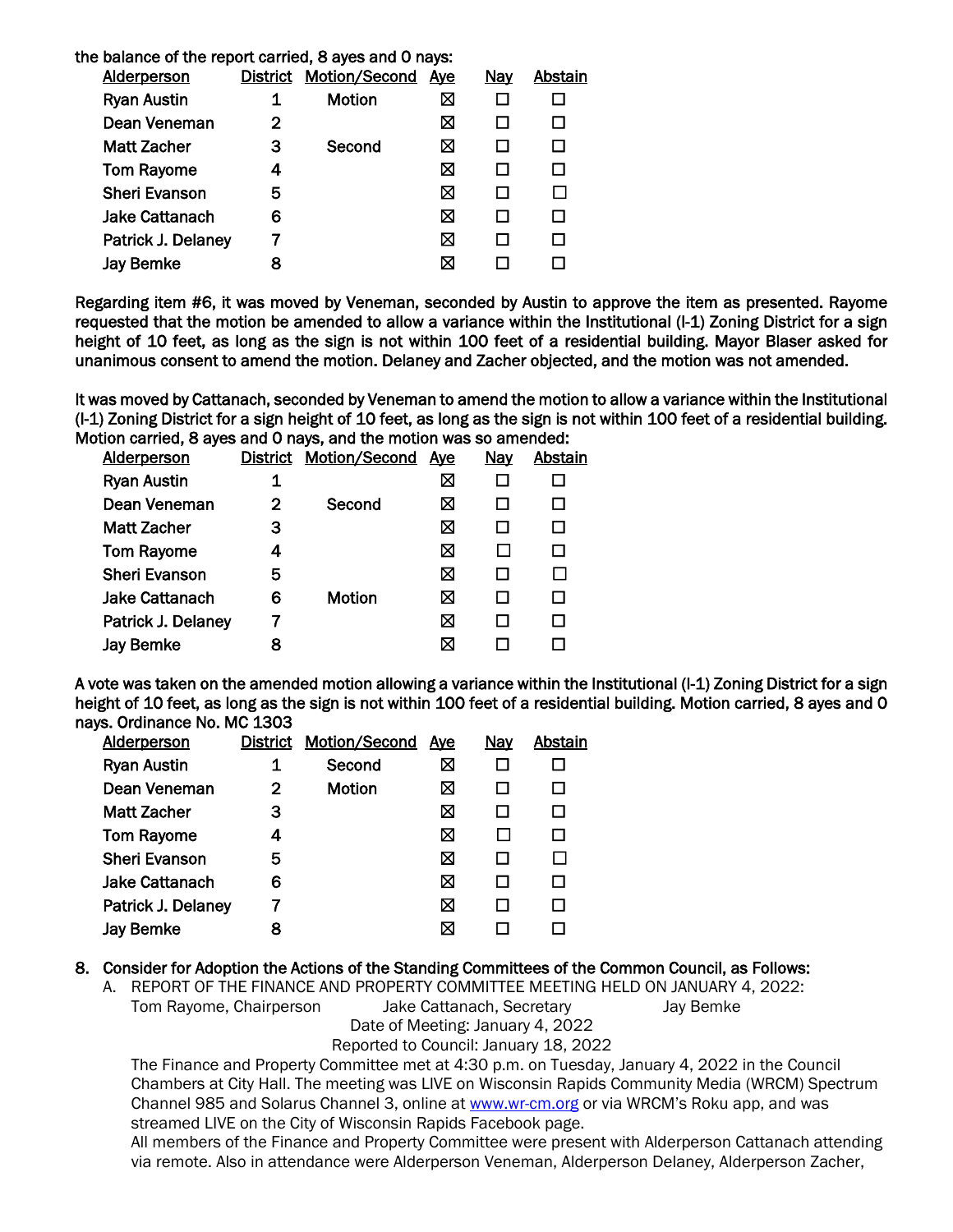Mayor Blaser, Sue Schill, Interim Fire Chief Eckes, Division Chief Jason Joling, Kyle Kearns and Tim Desorcy.

1. Call to Order

Chairperson Rayome called the meeting to order at 4:35 p.m.

2. Consider a request from the Fire Department to purchase a lifepack, ventilator, and IV pump from Nekoosa Ambulance

It was moved by Bemke, seconded by Rayome to approve the purchase of a lifepack, ventilator, and IV pump from Nekoosa Ambulance for \$23,850.00. Motion carried.

3. Preliminary discussion regarding the timeline and process for the 2023 budget

The Committee discussed the budget process and ideas for improving the 2023 budget process.

The Finance Director and Mayor will develop a 2023 budget timeline and present it at the next Finance & Property Committee meeting.

4. Audit of the Bills

It was moved by Bemke, seconded by Rayome to approve check no. 10997 to 11313. Motion carried. 5. Set next meeting date

The next regularly scheduled Finance & Property Committee meeting will be Tuesday, February 1, 2022 at 4:30 p.m.

6. The Committee may vote to go into closed session under Section 19.85(1)(e), Wis. Stats., which reads:

"Deliberating or negotiating the purchasing of public properties, the investing of public funds, or conducting other specified public business, whenever competitive or bargaining reasons require a closed session"

In closed session, the Committee may discuss negotiation and strategy regarding a lease agreement with the Wisconsin Rapids Community Theatre for space in the Centralia Center.

It was moved by Bemke, seconded by Rayome to go into closed session. Roll call vote resulted in the affirmative.

7. The Committee will return to open session.

It was Bemke, seconded by Rayome to return to open session. Roll call vote resulted in the affirmative.

8. Review and approve a lease agreement for the Wisconsin Rapids Community Theatre for space in the Centralia Center.

It was moved by Cattanach, seconded by Rayome to approve a lease with the Wisconsin Rapids Community Theatre with a term of 30-months at \$1,250.00 per month and the lease area will include the storage area.

9. Adjourn

It was moved by Rayome, seconded by Bemke to adjourn. Motion carried and meeting adjourned at 5:40 p.m.

It was moved by Rayome, seconded by Cattanach to approve and adopt the actions of the Committee. Motion carried, 7 ayes and 1 nay:

| <b>Alderperson</b>    |   | <b>District Motion/Second</b> | <b>Aye</b> | <u>Nay</u> | Abstain |
|-----------------------|---|-------------------------------|------------|------------|---------|
| <b>Ryan Austin</b>    | 1 |                               | ⊠          |            |         |
| Dean Veneman          | 2 |                               | ⊠          |            |         |
| <b>Matt Zacher</b>    | З |                               | ⊠          |            |         |
| <b>Tom Rayome</b>     | 4 | <b>Motion</b>                 | ⊠          |            |         |
| <b>Sheri Evanson</b>  | 5 |                               | ⊠          |            |         |
| <b>Jake Cattanach</b> | 6 | Second                        | ⊠          |            |         |
| Patrick J. Delaney    |   |                               |            | ⊠          |         |
| <b>Jay Bemke</b>      | 8 |                               | ⊠          |            |         |
|                       |   |                               |            |            |         |

B. REPORT OF THE PUBLIC WORKS COMMITTEE MEETING HELD ON JANUARY 5, 2022:

Ryan Austin **Matt Zacher** Patrick J. Delaney Matt Zacher **Patrick J. Delaney** 

Date of Meeting: January 5, 2022

Reported to Council: January 18, 2022

The Public Works Committee met on Wednesday, January, 5th 2022 in the 3rd Floor Conference Room at City Hall and via remote videoconference. Ryan Austin, Matt Zacher, and Patrick Delaney were in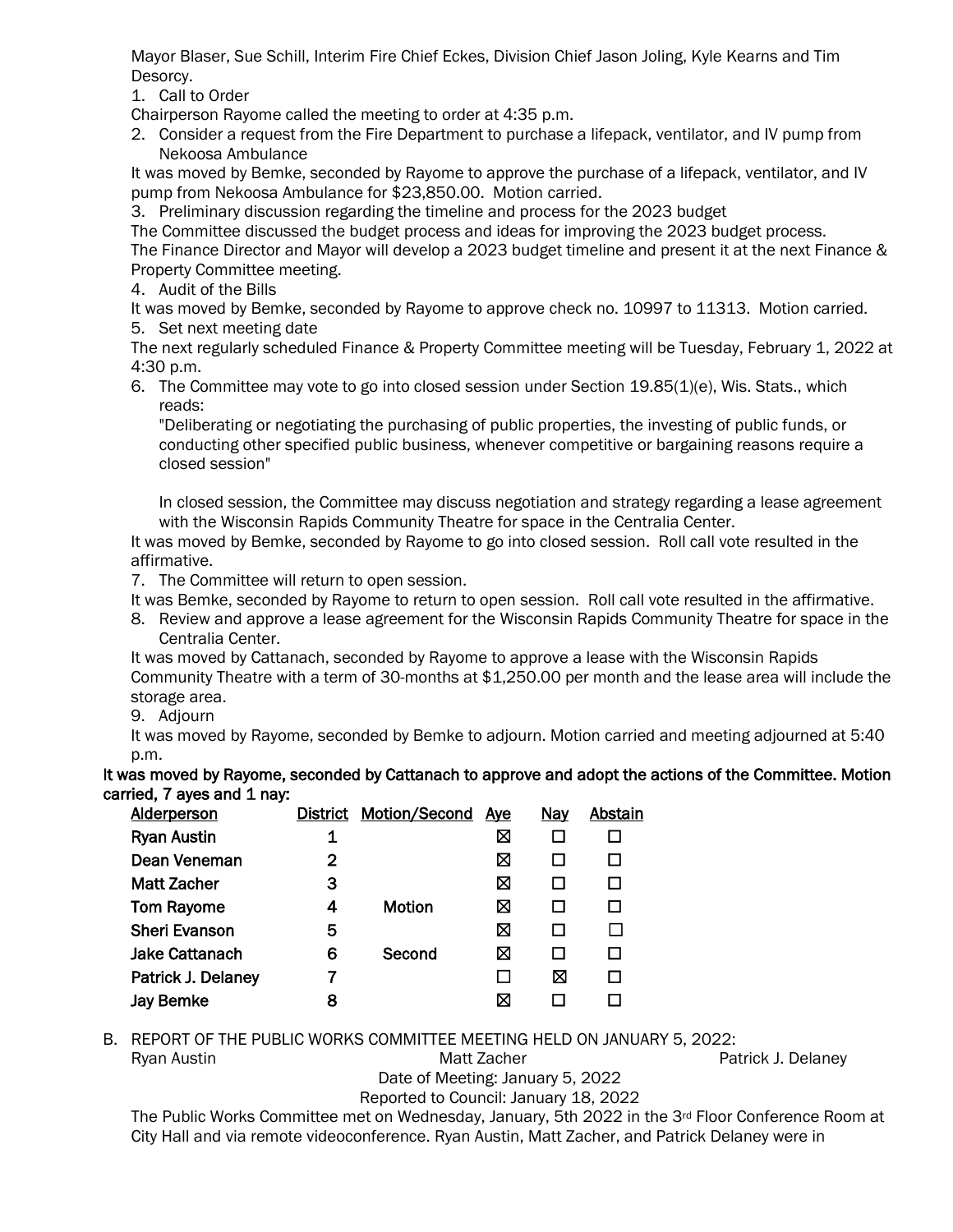attendance. Others attending were Dean Veneman, Tom Rayome, Sheri Evanson, Jay Bemke, Dennis Polach, Chief Blevins, Paul Vollert, Joe Eichsteadt, and Tim Desorcy.

1. Call to order

The meeting was called to order at 5:00 PM

2. Review traffic control study report for the intersection of Chestnut St and 12<sup>th</sup> St S

The Engineering Study titled "Chestnut St and 12<sup>th</sup> St S" dated 11/23/2021 was reviewed. Motion by Zacher, second by Austin to install an all-way stop sign at Chestnut St and 12th St S. Motion carried (3-0)

3. Review speed study report for Chestnut St between Hill St and 8th St S

The report was reviewed with no action.

4. Review Parking Ordinance Revisions

Motion by Delaney, second by Zacher to approve the parking ordinance changes as presented except the following:

- a. Keep ordinance 27.13(1)(a)(4)(a) [D Street Cul-de-sac]
- b. remove ordinance provision 27.13(1)(a)(5)(i) [E Grand at Dairy Queen]
- c. remove 27.13(1)(a)(12)(b) [Lee St]
- d. No change to 27.13(1)(c)(19) until more information is known [Lincoln St]
- e. No change to 27.13(1)(e)(20) [Prospect buses at Emmanuel]
- f. reduce permit parking along  $1^{st}$  Ave S from 10 permit stalls to 5 permit stalls. 27.13(2)(f)(6)(a)

g. Ordinances presented surrounding Lincoln High School to read 'on school days' rather than 'M-F'. Motion carried (3-0)

5. Transportation Utility Update

An update was provided and discussed. No action taken.

6. Review December Engineering & Street Department activities report.

Reports were reviewed.

7. Review the Snow Removal Ordinance & Policy

The ordinance and policy was reviewed. This item is requested to be referred back to committee in February.

8. Review referral list

Remove items: 5,11,12. Next meeting is scheduled for February 3<sup>rd</sup>, 2022 at 5:00 pm.

9. Adjourn

Motion by Zacher, second by Delaney to adjourn at 7:35 pm. Motion carried (3-0).

Zacher requested that item #4 be held out for separate vote. Rayome requested that item #2 be held out for separate vote. It was moved by Austin, seconded by Delaney to approve and adopt the balance of the report, holding out items #2 and #4. Motion carried, 8 ayes and 0 nays:

| <b>Alderperson</b>    |   | District Motion/Second | <u>Aye</u> | <b>Nay</b> | <b>Abstain</b> |
|-----------------------|---|------------------------|------------|------------|----------------|
| <b>Ryan Austin</b>    | 1 | <b>Motion</b>          | ⊠          |            |                |
| Dean Veneman          | 2 |                        | ⊠          |            |                |
| <b>Matt Zacher</b>    | З |                        | ⊠          |            |                |
| <b>Tom Rayome</b>     |   |                        | ⊠          |            |                |
| <b>Sheri Evanson</b>  | 5 |                        | ⊠          |            |                |
| <b>Jake Cattanach</b> | 6 |                        | ⊠          |            |                |
| Patrick J. Delaney    |   | Second                 | ⊠          |            |                |
| <b>Jay Bemke</b>      | 8 |                        | ⊠          |            |                |
|                       |   |                        |            |            |                |

Regarding item #2, it was moved by Cattanach to install 2 fixed radar signs at the intersection of 12th Street and Chestnut Street. Motion failed due to lack of a second.

It was moved by Delaney, seconded by Zacher to approve the item as presented. An ordinance will be presented at the February Common Council meeting. Motion carried, 5 ayes and 3 nays:

| <b>District</b> | Motion/Second | Ave | Nay | Abstain |
|-----------------|---------------|-----|-----|---------|
|                 |               | Χ   |     |         |
| 2               |               | ⊠   |     |         |
| 3               | Second        | ⊠   |     |         |
| 4               |               |     | ⊠   |         |
| 5               |               |     | ⋈   |         |
|                 |               |     |     |         |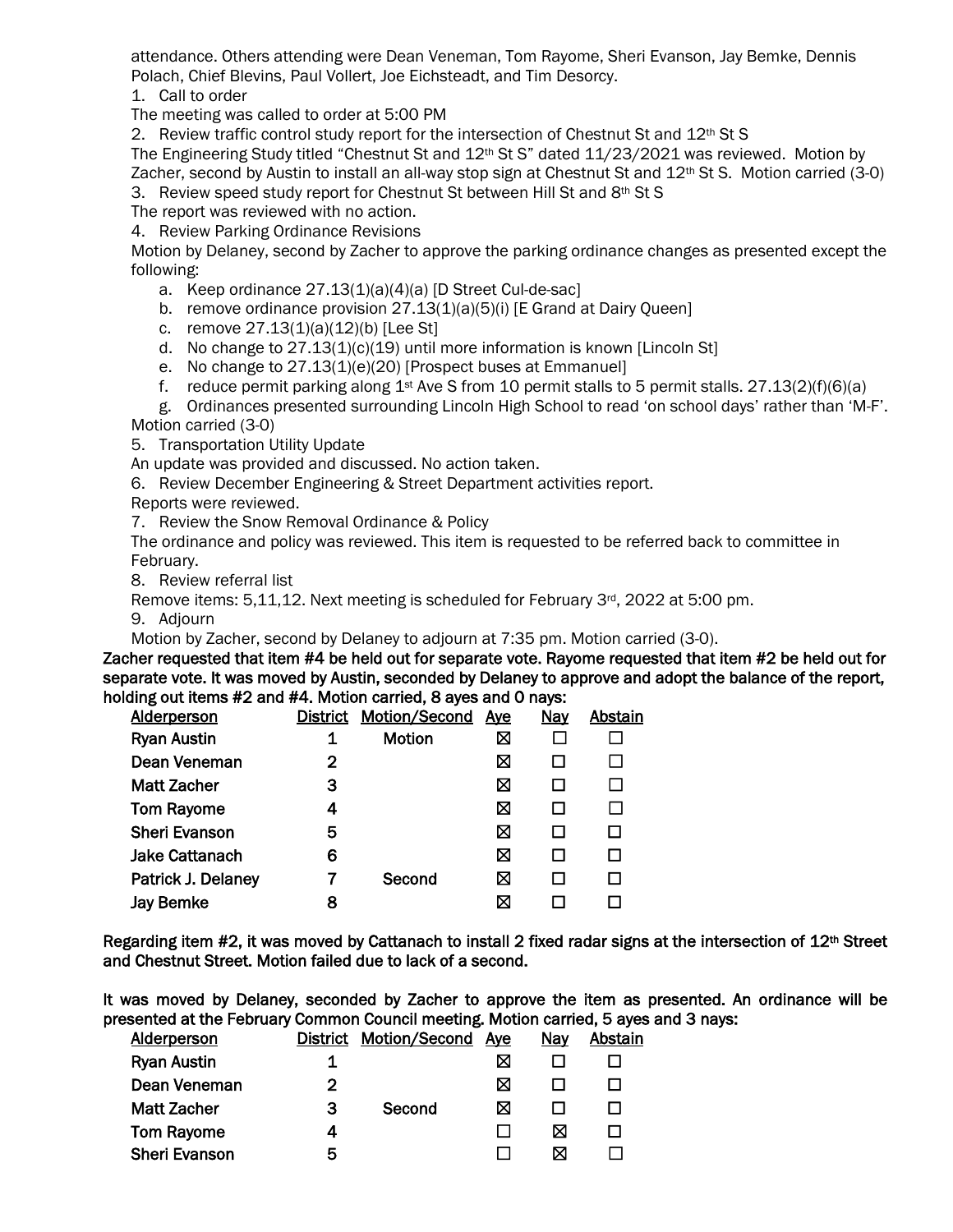| <b>Jake Cattanach</b> | 6 |               |   | M            |              |
|-----------------------|---|---------------|---|--------------|--------------|
| Patrick J. Delaney    |   | <b>Motion</b> | ⋈ |              |              |
| <b>Jay Bemke</b>      |   |               | M | $\mathbf{1}$ | $\mathbf{1}$ |

Regarding item #4, Austin requested that the minutes be corrected to include an omitted change to the parking ordinance, striking 27.13(1)(a)(12)(h), Lincoln Street, east side from Peach Street to 100 feet south of Peach Street. It was moved by Austin, seconded by Bemke to approve and adopt the corrected report removing 27.13(1)(a)(12)(h). Ordinance Nos. MC 1304, 1305, 1306, 1307, 1308, 1309, and 1310. Motion carried, 8 ayes and 0 nays:

| <b>District</b> | Motion/Second | <b>Aye</b> | <b>Nay</b>   | Abstain |
|-----------------|---------------|------------|--------------|---------|
| 1               | Motion        | ⊠          |              |         |
| 2               |               | ⊠          |              | □       |
| 3               |               | ⊠          | LΙ           | П       |
| 4               |               | ⊠          |              | П       |
| 5               |               | ⊠          | LΙ           | П       |
| 6               |               | ⊠          | $\mathsf{L}$ | П       |
| 7               |               | ⊠          | $\mathsf{L}$ | П       |
| 8               | Second        | ⊠          |              |         |
|                 |               |            |              |         |

C. REPORT OF THE HUMAN RESOURCES COMMITTEE MEETING HELD ON JANUARY 10, 2022:

Jay Bemke, Chairperson Dean Veneman, Secretary Sheri Evanson

Date of Meeting: January 10, 2022 Reported to Council: January 18, 2022

The Human Resources Committee held a meeting in the Council Chambers of City Hall, 444 West Grand Avenue, Wisconsin Rapids, and via remote videoconferencing, on Monday, January 10, 2022, at 5:00 p.m. All committee members were present, with Evanson attending remotely. Also present were Alderperson Rayome, Ryan Hartman, Sue Schill, Mayor Shane Blaser, and Tyler Mickelson.

1. Call to order

Chairperson Bemke called the meeting to order at 5:08 p.m.

2. Discuss and consider for approval a request from Mayor Blaser for an organizational restructure of the Department of Public Works.

Motion by Veneman, seconded by Bemke to approve a request from Mayor Blaser for an organizational restructure of the Department of Public Works. Motion carried 2-1.

3. Discuss and consider for approval the proposed changes to the Attendance and Punctuality Policy. Motion by Evanson, seconded by Veneman to approve the proposed changes to the Attendance and Punctuality Policy. Motion carried 3-0.

- 4. The Committee may vote to go into closed session under Section 19.85(1)(e), Wis. Stats., which reads: "Deliberating or negotiating the purchasing of public properties, the investing of public funds, or conducting other specified public business, whenever competitive or bargaining reasons require a closed session"
	- a. In closed session, the Committee will discuss negotiation and bargaining strategy regarding labor negotiations with IAFF and WRPPA, and may discuss tentative labor agreements with said units.
	- b. The Committee may return to open session, or may adjourn in closed session.

The Committee did not go into closed session. City Attorney Schill provided an update on labor negotiations. No action taken.

### 5. Adjournment.

Motion by Bemke, seconded by Veneman to adjourn. Motion carried 3-0. The meeting adjourned at 5:28 p.m.

Evanson requested item #2 be held out for separate vote. It was moved by Bemke, seconded by Delaney to approve and adopt the balance of the report, holding out item #2. Motion carried, 8 ayes and 0 nays:

| <b>Alderperson</b> |   | District Motion/Second | Aye | <u>Nay</u> | Abstain |
|--------------------|---|------------------------|-----|------------|---------|
| <b>Ryan Austin</b> |   |                        | ⊠   |            |         |
| Dean Veneman       | າ |                        | ⊠   |            |         |
| <b>Matt Zacher</b> | 3 |                        | ⊠   |            |         |
| Tom Rayome         |   |                        | ⊠   |            |         |
|                    |   |                        |     |            |         |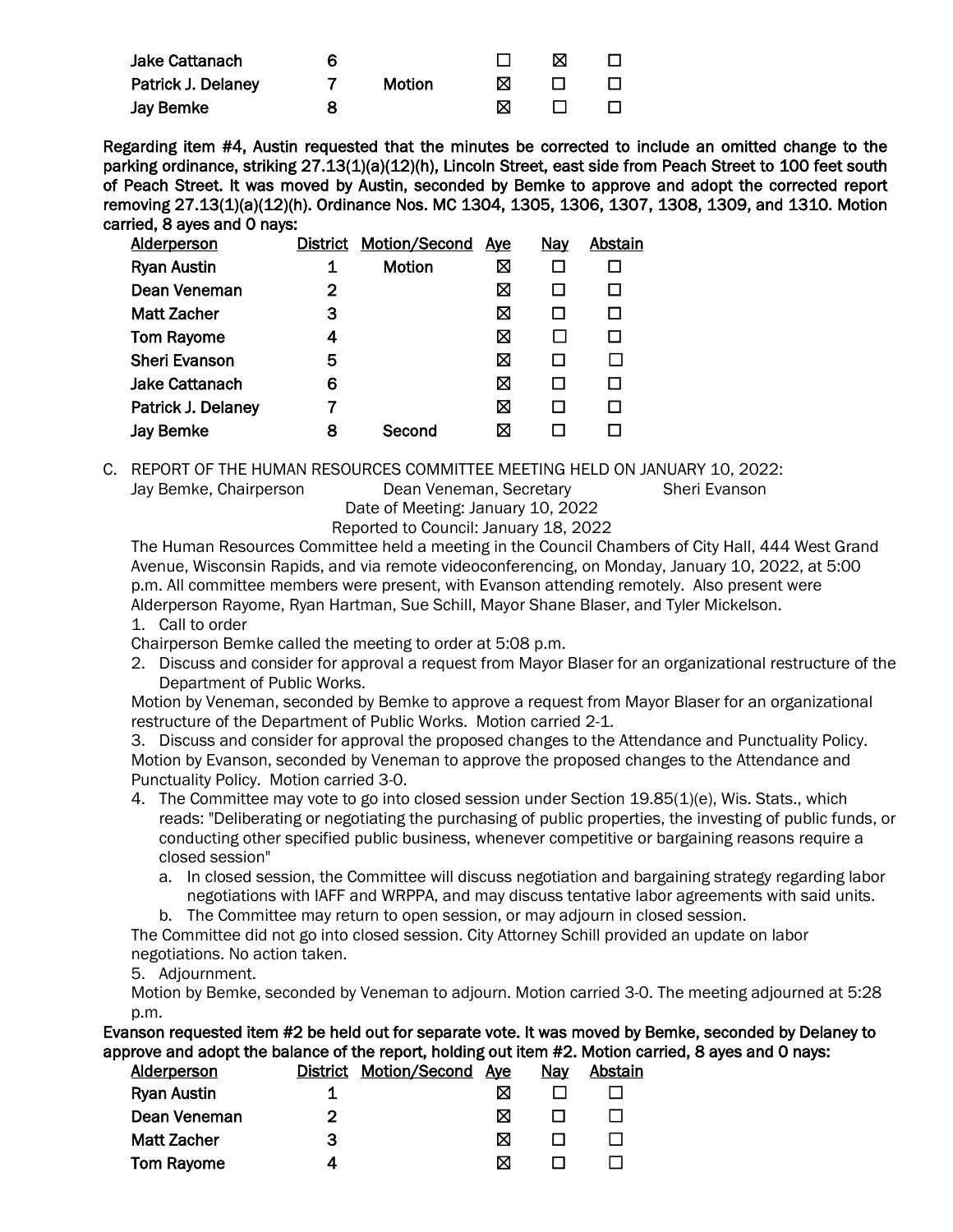| <b>Sheri Evanson</b>  | ხ |        |   |  |
|-----------------------|---|--------|---|--|
| <b>Jake Cattanach</b> | 6 |        |   |  |
| Patrick J. Delaney    |   | Second | M |  |
| Jay Bemke             |   | Motion | M |  |

Regarding item #2, it was moved by Bemke, seconded by Austin to approve the item as presented. Motion carried, 5 ayes and 3 nays:

| <b>Alderperson</b>    |   | District Motion/Second | <u>Ave</u> | Nay | <b>Abstain</b> |
|-----------------------|---|------------------------|------------|-----|----------------|
| <b>Ryan Austin</b>    |   | Second                 | ⊠          |     |                |
| Dean Veneman          | 2 |                        | ⊠          |     |                |
| <b>Matt Zacher</b>    | з |                        | ⊠          |     |                |
| <b>Tom Rayome</b>     | 4 |                        |            | ⊠   |                |
| <b>Sheri Evanson</b>  | 5 |                        |            | ⊠   |                |
| <b>Jake Cattanach</b> | 6 |                        |            | ⊠   |                |
| Patrick J. Delaney    |   |                        | ⊠          |     |                |
| <b>Jay Bemke</b>      | 8 | <b>Motion</b>          | ⊠          |     |                |
|                       |   |                        |            |     |                |

#### 9. Reports of Other Committees, Commissions and Boards; Department Reports

- A. McMillan Memorial Library Building and Grounds Committee held August 4, August 18, and November 10, 2021; Capital Campaign Committee held September 7, 2021; Donations Ad Hoc Committee held September 27, 2021; Board of Trustees held November 15 (Special) and held December 15, 2021 (Regular); Personnel Committee held December 1, 2021; Finance Committee held December 9, 2021; and Services Committee held December 14, 2021
- B. Wisconsin Rapids Housing Authority Resident Review Board held September 8, 2021, Regular Meetings held October 29, November 24, and December 22, 2021
- C. Engineering Department Monthly Summary for December 2021
- D. Wisconsin Rapids Fire Department monthly summary for December 2021
- E. Wisconsin Rapids Police Department monthly summary for December 2021
- F. Police and Fire Commission held December 8, 2021
- G. Water Works and Lighting Commission held December 8 and December 17, 2021
- H. South Wood County Airport Commission held December 9, 2021
- I. Zoning Board of Appeals held December 15, 2021
- J. Park and Recreation Commission held January 10, 2022

It was moved by Bemke, seconded by Austin to place the reports on file. Motion carried, 7 ayes and 1 nay:<br>Alderperson District Motion/Second Ave Nav Abstain District Motion/Second Ave

| , , , , , , , , , , , , , |   |               | $\cdots$ | . | . |
|---------------------------|---|---------------|----------|---|---|
| <b>Ryan Austin</b>        | 1 | Second        | ⊠        |   |   |
| Dean Veneman              | 2 |               | ⊠        |   |   |
| <b>Matt Zacher</b>        | 3 |               | ⊠        |   |   |
| <b>Tom Rayome</b>         | 4 |               | ⊠        |   |   |
| <b>Sheri Evanson</b>      | 5 |               | ⊠        |   |   |
| <b>Jake Cattanach</b>     | 6 |               |          | ⊠ |   |
| Patrick J. Delaney        |   |               | ⊠        |   |   |
| <b>Jay Bemke</b>          | 8 | <b>Motion</b> | ⋈        |   |   |
|                           |   |               |          |   |   |

#### 10. Referrals to Committee

- a. Delaney made a referral to send Planning Commission item #6 back to the Commission for further review and consideration.
- b. Cattanach made a referral the Public Works Committee to consider installing 2 fixed radar signs at the intersection of 12<sup>th</sup> Street and Chestnut Street.
- c. Cattanach made a referral to the Legislative Committee to review Common Council authority over the City's committees, commissions and boards.
- d. Evanson made a referral to the Human Resources Committee for an update on the Carlson Dettmann wage study, and the financial impact and cost of eliminating the Public Works Director position.